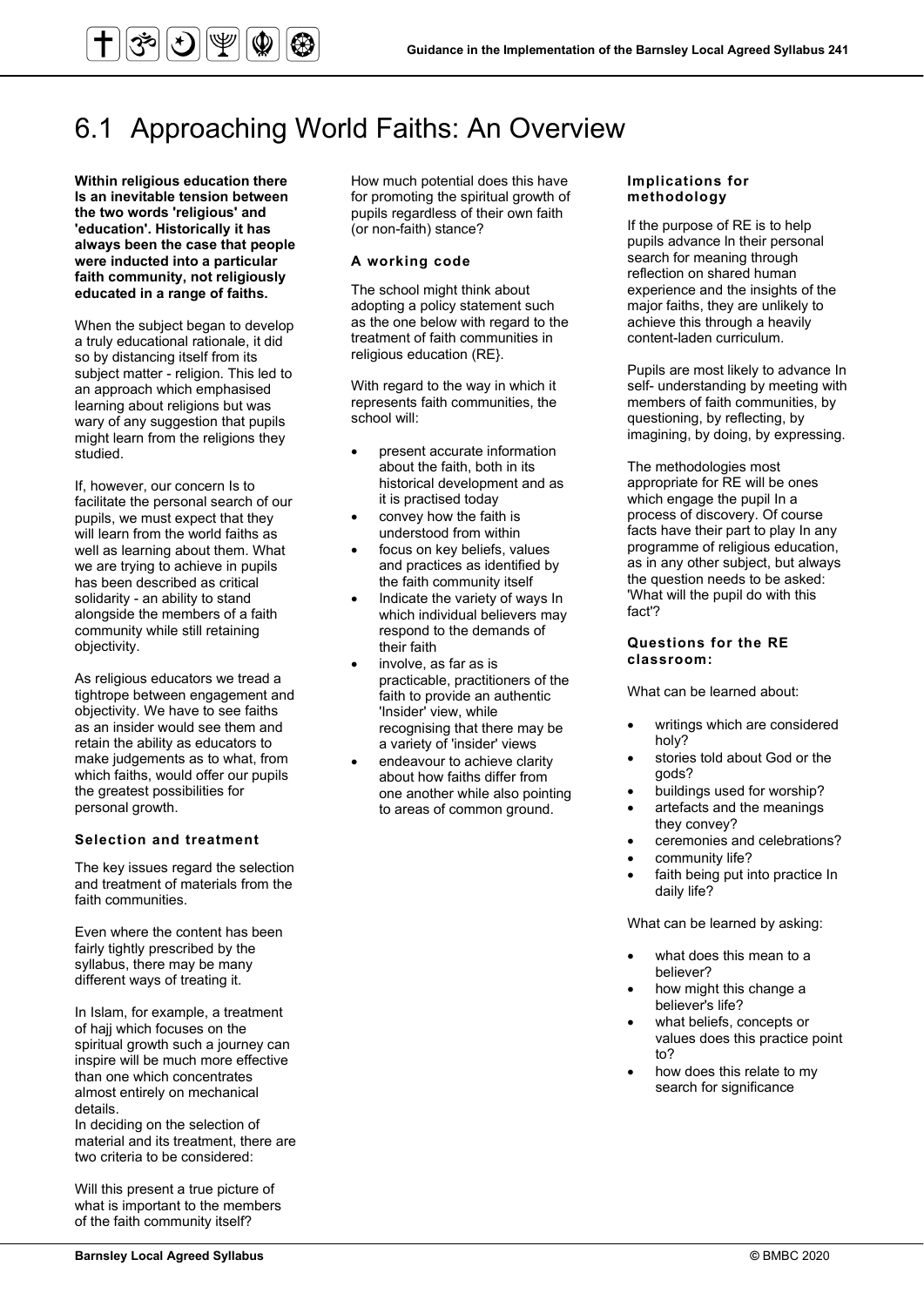

# 6.2 Applying the Principles of 'Excellence and Enjoyment' to the Barnsley Local Agreed Syllabus in Religious Education

**Excellence and Enjoyment: The National Primary Strategy**

Provides a framework for learning and teaching:

- Skills,
- Knowledge,
- Understanding.

# **Who?**

- Pupil focused
- Staff enabling
- Parental involvement
- Collaborative group learning
- Organisational !earning
- Learning networks

# **What?**

- Curriculum purpose meeting the varied needs of all pupils outcome focused - raising standards.
- Curriculum content rich and wide-ranging flexibility, freedom and fun!
- Curriculum outcome assessment for learning - how do we know we are making a difference?

# **Creating a curriculum that:**

- Motivates and challenges encourages learning by discovery
- Embraces imagination and creativity
- Involves children in practical experiences
- Provides a range of worthwhile opportunities
- Makes the best use of all resources
- Addresses continuity and progression as a 'tool' for improving learning
- Celebrates pupils' contributions and experiences
- Reflects the values, ethos, nature and context of the school community
- Equips pupils for life and living (eg by providing many opportunities for spiritual, moral, social and cultural development)

**Implications for the Barnsley Local Agreed Syllabus (LAS)**

Teachers will apply the skills, knowledge and understanding of the religious education (RE) programme of study to enable pupils to show what they can do, know and understand about religions, and their learning from religion.

RE teaching and learning will take these six principles into account, especially in building links with local religious communities, and making use of parental Involvement where possible.

- Learning in RE will be matched carefully to pupils' needs and prior experience.
- Teachers will confidently handle religious materials so that pupils learn in engaging and enriched ways, including aspects of the joy of faith.
- Assessment in RE will have a light touch, and a strong emphasis on developing shared (pupils and teacher) understanding of progress and 'next steps'.
- Teaching in RE will use the widest possible range of stimulus materials, including artefacts, visits, visitors, visual materials and thinking skills strategies to engage and inspire learners.
- Tasks set for pupils will include opportunities for their own creative use of artistic skills, poetry, language and expressive arts. This range of tasks will clearly draw their learning purposes from the heart of the curriculum for RE.
- Teaching in RE will use some common themes across Key Stages 1 and 2, but wilt plan progression using the level descriptors of the LAS. Pupils will be enabled to move from recognition, exploration and naming to description, connection, linking and explaining aspects of religion.
- RE will often centre upon the questions of pupils and their experiences and make links to the teachings and practices of the religions selected for study.
- Teaching will be explicitly sensitive to the religious (and non- religious) backgrounds of pupils in the class and seek to set the kind of environment in which learners share freely from their own experience and enter into dialogue for learning.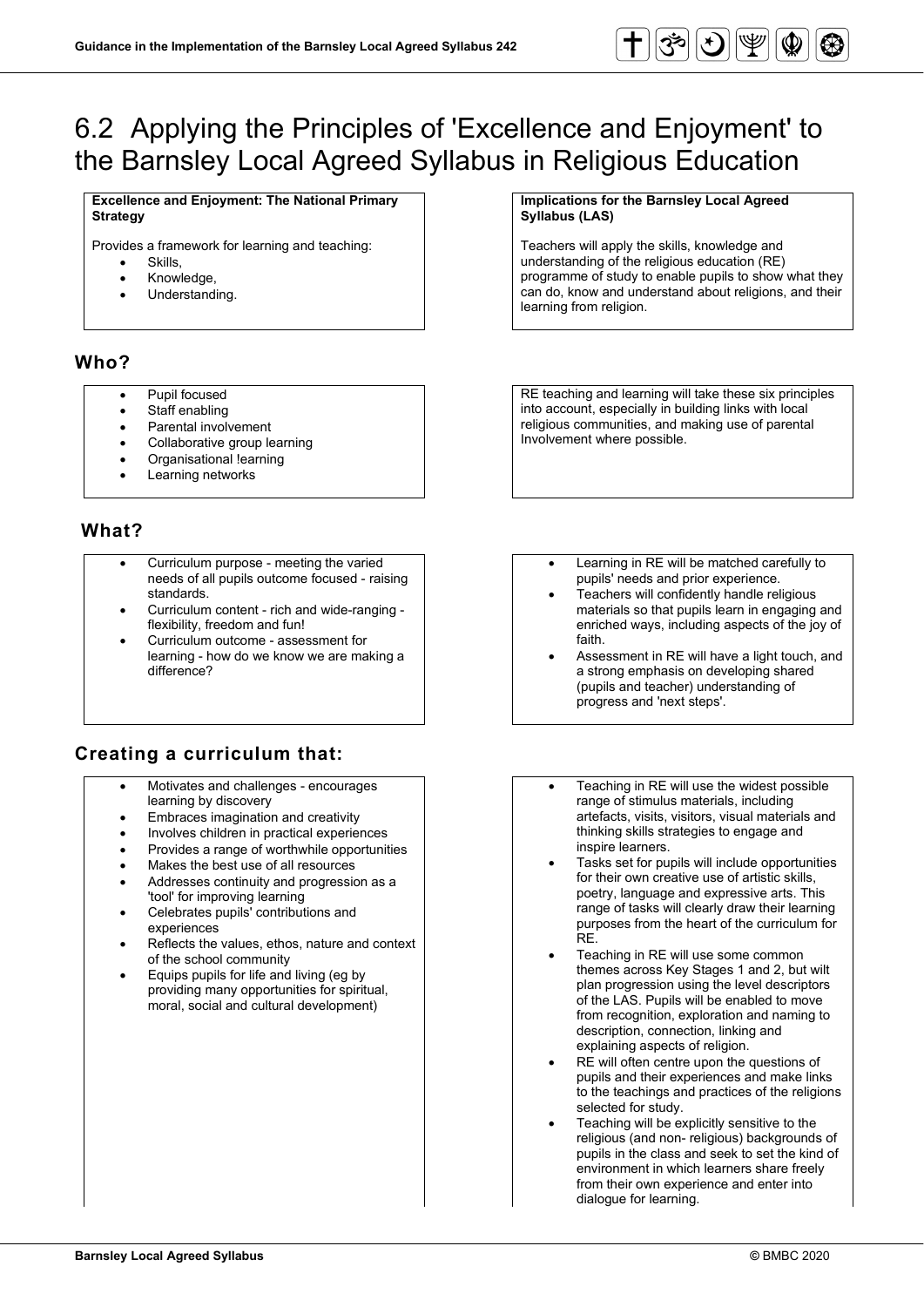



# **Why?**

- Children learn better when they are excited and engaged
- Appropriate challenge stimulates children to high standards (achievement and attainment)
- Children don't learn ln 'boxes' crosscurricular skills and application (eg literacy, numeracy and ICT)
- Develop independent learning ownership

# **When?**

- Now
- Need to plan for change focus on learning and teaching
- Empowering (pupils and teachers)
- Supporting (pupils and teachers)
- Encouraging (pupils and teachers)

# **Where?**

- Everywhere whole school environment
- Making the best of the inside and the outside - learning space, display, resources, placing of computers, whiteboards, etc
- Making links with the community

# **How?**

- Whole school approach
- Subject contribution
- Cross curricular approaches and considerations - especially literacy, numeracy and ICT
- Values development 'whole person' development - academic and personal (values - spiritual, moral, social and cultural development - OFSTED link to 'standards')
- Schools will be able to locate their approaches to RE In relation to their overall aims. Themes such as inclusion, experiential learning, challenge and standards will be applied to RE as to other subjects
- RE practice will lead the school with regard to spiritual development, and will link into other curriculum areas with regard to moral, social and cultural awareness among pupils and the development of positive and respectful attitudes to a plural society
- Monitoring of RE provision will take particular note of the activities that motivate, engage and challenge. These will be enhanced each year
- The best skills of pupils in literacy, or other areas, will be harnessed in well-set RE activities, which give pupils a chance to show and extend their competence with regard to **RE**
- Links between RE and PSHE, the humanities, expressive arts and other curriculum areas will be developed and open
- Pupils will have many opportunities for good RE homework and other independent learning strategies

As the new LAS is planned and then delivered in each school, the linking to current strategies can be made simply and clearly. A 'tandem' approach to developing RE with current strategies is recommended. Some schools may wish to use their subject-development in RE to trial aspects of the primary curriculum

RE will not be the only focus for the development of challenging and creative whole school environments, but does play a part. Through ICT, artefacts, creative and artistic activities, in school worship/assembly, and with music, dance, drama and literacy. RE can lead or participate in establishing a high quality environment for learning

It Is chiefly in regard to values development that RE plays a key role here. Teachers can use stories of faith, codes for behaviour and numerous active learning and 'consequences' approaches to learning in RE that will impact upon the sense pupils have that valuing relationships, learning, each other, diversity and the environment in school and beyond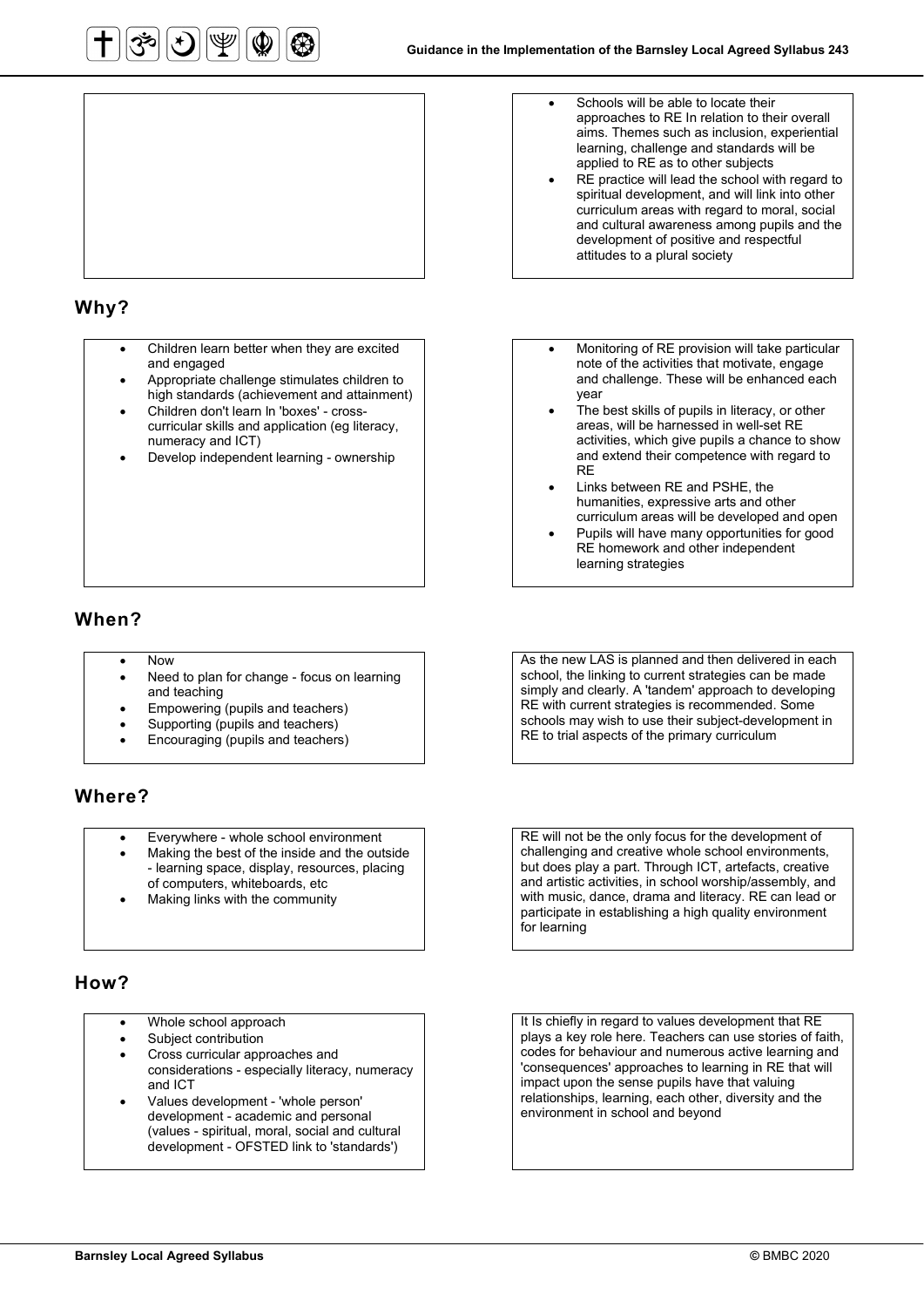

#### Subject contribution

- Identify specific skills and attitudes subject areas develop - study and personal
- Build creativity, variety and rigour Into all subject areas
- Encourage pupils to see the wider picture cross-curricular links

# **Focus on RE**

#### We need:

- A wall planned curriculum, based on the LAS, focusing on the learning needs of all pupils
- A range of approaches and strategies active and engaging
- Creative and enjoyable
- To give consideration to different and varied learning styles and preferences
- To encourage learning by discovery and experience
- A thought out 'assessment for learning' strategy- knowledge of child informs how they are taught and the way they learn
- To establish / maintain rigour in our thinking, planning and delivery' of RE
- To enjoy our excellent RE (pupils and staff)

#### Skills and attitudes:

- **Empathy** 
	- Respect for all
	- Interpretation I making sense Creativity:
	- Expressive arts and literacy activities in RE that encourage imagination, speculation and open mindedness

The schemes o1 work schools develop from the LAS should ask the questions in every unit: What is creative here? What is enjoyable? What is challenging?

RE benefits in the classroom from activities designed to appeal to the visual, auditory or kinaesthetic learner. Elements of the 'multiple intelligences' can all be built into RE: what is there for the learner whose abilities are 1irstly linguistic, logical, visual, spatial, bodily, musical, interpersonal or intrapersonal?

RE assessment needs to be lightweight and efficient, and to inform teaching and learning. Comparison is not the purpose of assessment in RE: helping children learn is at the heart. This

involves using the levels for clarity in task setting and In the teachers' planning. It involves careful questioning to see what children can do, and well-planned 'next steps'.

RE is a challenging subject area to teach. Continuing improvement is achievable if staff are able to energise their practice. It is the intention of the SACRE to enable this through the LAS, and beyond.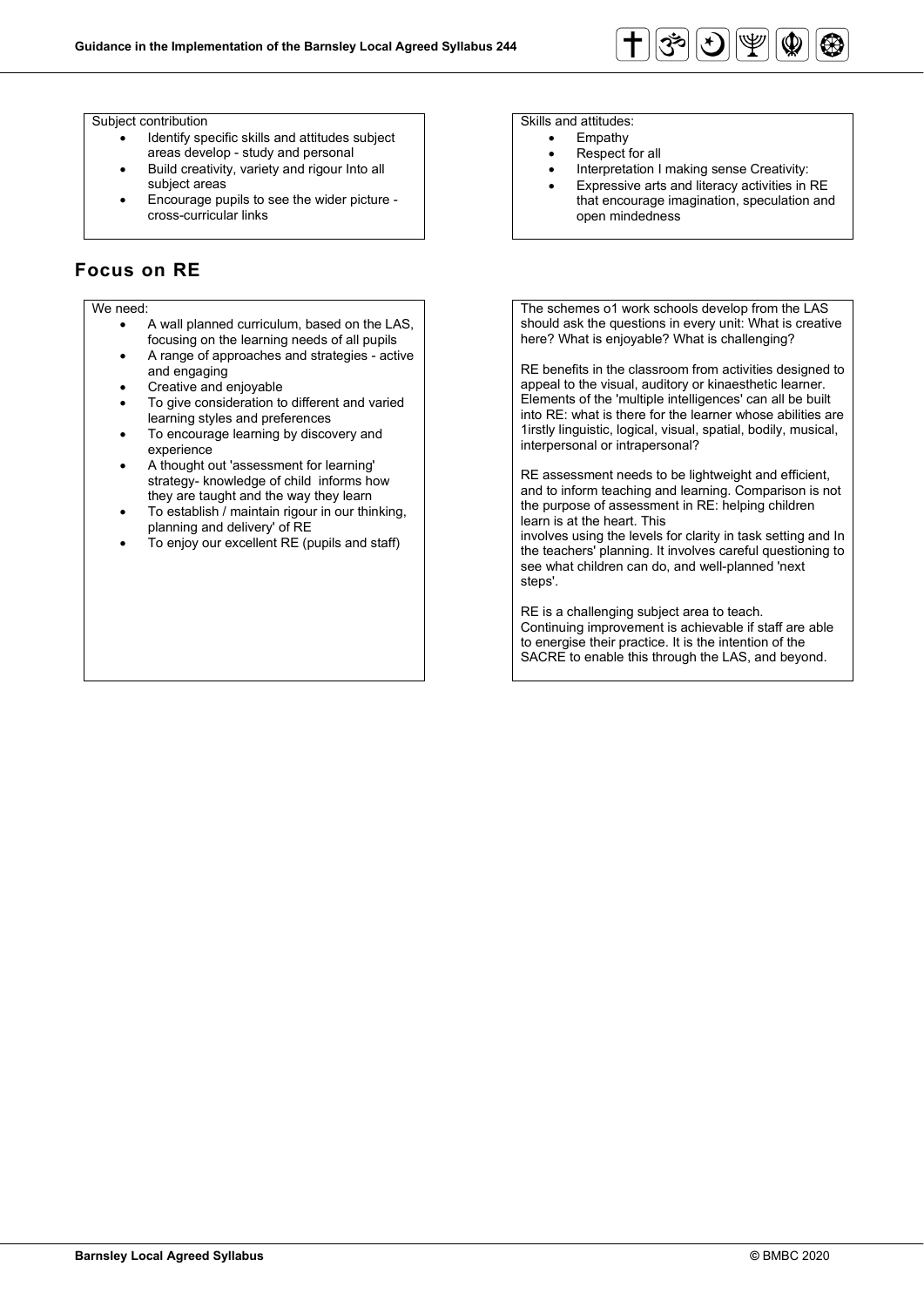

# 6.3 The Role of the Teacher in Religious Education

The principal concern or any teacher Is the education of the whole child through the provision of appropriate learning experiences. There is also a natural involvement in the pastoral care of pupils, which may from time to time involve awareness of the spiritual domain. Teaching religious education (RE) requires nothing from the teacher by way of personal commitment to a religious understanding of life. It does require the acceptance that such a view is a valid one that is, and has been, held by many people and that its study Is a significant part of the whole curriculum. This acceptance is a commitment to an educational view of the subject. RE is not concerned with the nurture of a particular faith or the acceptance of a particular way of life. Nurturing faith is the responsibility of the home and the church, gurdwara, mosque, synagogue, mandlr or temple. The school is concerned with education.

RE will quite properly encourage an interest in religion, and in particular faiths among pupils, just as other curriculum subjects such as music, PE or mathematics may be influential on particular pupils. However, it is not the aim of RE to produce or encourage any particular beliefs, religious or secular, among pupils. This must not be the intention of a teacher In a school where this Local Agreed Syllabus (LAS) applies. This does not mean that a teacher cannot share religious insights or enthusiasms with pupils as he / she might share artistic or musical ones. Professional care needs to be taken that such enthusiasms do not step over the borders between education and into such activities as evangelisatlon or proselytising.

This understanding of RE Should commend the subject to all teachers whatever their personal position. Commitment to a particular religious or secular standpoint is not a barrier to involvement in RE. Indeed the personal positions of both teacher and pupils legitimately form a significant part of the approach to RE that underlies this LAS.

Dealing with pupils' questions and disclosures - The nature of RE, particularly the second attainment target, learning from religion and responding to human experience, may lead to pupils asking difficult questions or even making personal disclosures. Understandably, teachers can find such situations difficult to handle; it seems easy to say the wrong thing. This leads to a temptation to focus on the first attainment target, learning about religion, avoiding potentially difficult situations. However, this denies pupils access to those aspects of RE that are the most educationally rewarding.

Examples of difficult situations include pupils:

- asking questions to which the different religions have no agreed answer, eg 'Was Jesus the Son of God?'
- asking questions that raise difficult philosophical or theological issues, eg 'Why does a supposedly good God allow suffering?' (or more concrete and personal versions of this question)
- asking what the teacher believes, eg 'Do you believe in God?'
- making comments or asking questions that reflect an offensive or unreflective approach to religion, eg 'Are you one of the God squad?'
- making disclosures that reveal personal faith commitments. eg 'I believe that the Qur'ān Is the absolute word of Allāh (pbuh)'
- making disclosures that are personal, eg 'My grandma died yesterday'
- making inappropriate value judgements on the faith of other people, eg 'People who believe that are stupid!'

Such situations may be difficult for one or more reasons:

- they may cause upset or offence to other pupils
- they may expose the pupil to upsetting comments
- they may reveal
- misunderstandings that seem in need of correction •
- there may be no straightforward answer to the question •
- they may reveal an inability to cope with diff erences of opinion •
- they may be embarrassing
- there may not be time to deal with them
- the teacher may not have the training or kn owledge needed to deal with the m.

There are no 'off-t he-shelf' ways of dealing with such classroom incidents. Teache rs will need to use their professional j udgement and sensitivity.

The ethos of the school, and the contribution of RE to it, will be important in establishing the right climate for dealing with such questions and incidents. The following practical guidelines may be of help.

#### Practical guidelines

- Encourage the use of 'owning and grounding' language such as 'in my opinion' or 'some Hindus would say'. This allows belief statements to be made in the classroom without everyone feeling they have to agree.
- Treat the question or incident as a positive rather than negative event, wherever possible. Remember that it is the way the incident is dealt with and how the class response is managed that matters most.
- Affirm the importance of the pupils' contribution, even if you don't agree with it, with phrases like 'I've often wondered about that too, that is an excellent question', 'You're not the only one who doesn't know the answer to that.'
- Help pupils to understand that diversity of opinion and the existence of unanswerable questions are aspects of life that we all have to learn to live with, and may welcome. Education, age or intelligence will not eliminate all of these aspects.
- Allow for the possibility of a range of answers or opinions. For example, use 'most Christians would probably say..., but some Muslims would think differently, saying... 'Encourage an awareness of diversity without undermining the pupil's own beliefs.
- Use the situation to open up rather than close down conversation or thinking. Encourage a 'let's explore this together' approach In which the teacher is a participant, not simply an expert,
- Encourage further exploration by suggesting other people that pupils could ask, eg faith community leaders, or places where they might find help, eg the resource centre or library. In particular, affirm the importance of people close to the pupil, such as their family, their faith community, their friends.
- Correct factual misinformation, wherever possible, without confrontation. But always respect the right of the pupils,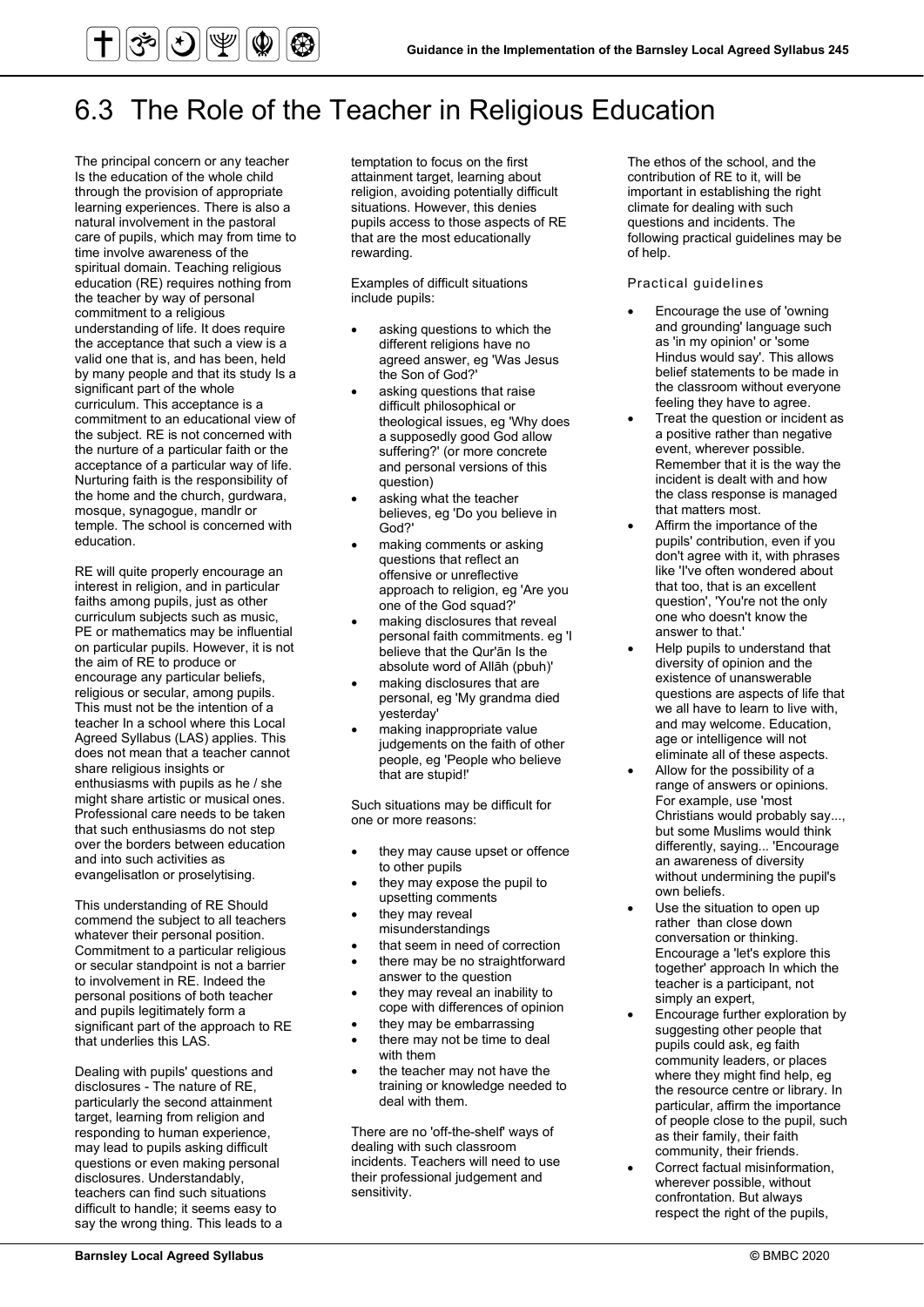their families and the members of the communities to which they belong to hold their own beliefs.

- In the case of personal disclosure, the prime need may be for comfort rather than abstract discussion of any concepts involved. With some pupils it may be possible to suggest a follow-up to the pupil's disclosure (eg with a personal tutor), but without 'fobbing-off' the importance of it. If this is not possible, set the class an activity that provides time to attend to the pupil or allows the pupil some personal space.
- Throw questions back for further clarification with phrases like 'What do you think?', 'Can you clarify.•.?', 'What would happen if...?'. Aim to keep the pupil pondering, rather than giving closed answers that seem clearcut when the Issue is anything but clear cut.
- Be as honest as possible without being ruthless. For example, it does not help to tell a pupil that her granddad has gone to heaven If the teacher does not believe that, or if it would be offensive to the pupil. But a teacher could tell the pupil that many religious people believe that. In these circumstances a teacher should not normally challenge a pupil's belief. Keeping one's integrity with sensitivity is important.
- Let a discussion develop if it is being taken seriously by the class. But have a quiet or reflective technique ready to provide a suitable close to the

discussion, eg a chance for the pupils to make a private diary entry or to make a personal resolution based on the lesson.

- Never intrude into a pupil's personal life. There should always be the freedom to remain silent in lessons where the discussion is intimate or deep. Teaching the whole class rather than small groups may reduce the risk of particular pupils being exposed to such intrusions.
- Establish ground rules with the class for discussing controversial issues.
- If a difficult issue arises, which Is impossible to handle properly, return to it later when It can be dealt with in a more considered way.

It Is of course Important that teachers are willing to say 'I don't know', perhaps more often in RE than in other subjects, since RE is centrally concerned with truth seeking in uncertain fields. But regarding matters of religious practice and description, the standard of accuracy for RE is clearly 100%.

The ways in which religions are presented vary: our media often use crude stereotypes to speak about religion, and some of these are negative. In the classroom, religions should be presented carefully, with integrity, in ways that reflect the authentic experience and understanding of believers today. Teachers may find It helpful to consider:



- Using the language of many, most, some or one, rather than 'all'. There are very few true sentences that begin 'all Christians' or 'all Hindus'.
- Using 'distancing' and 'grounding' In the ways that religion is described (eg If a six year old pupil asks 'Is Jesus our God?' the teacher might reply 'Christians believe that Jesus is God come down to earth. Who do you know who is a Christian ?').
- Reflecting in their teaching the Internal diversity of each religion, for example fundamentalists and conservatives, liberals and radicals are to be found In many religions.
- Using 'insiders' perspectives for teaching wherever possible, eg through visits, visitors, resources and artefacts that come from inside a religion.
- Encouraging pupils to consider religion in its local and contemporary manifestations (here and now, rather than just far away and long ago).
- Teaching beliefs, values, practices and specialist terminology as identified by religious communities, presenting the faith as insiders see it (without ignoring the possibility of informed critical responses).

The Glossary in this syllabus builds upon the QCA Glossary of Terms, as well as using many other sources.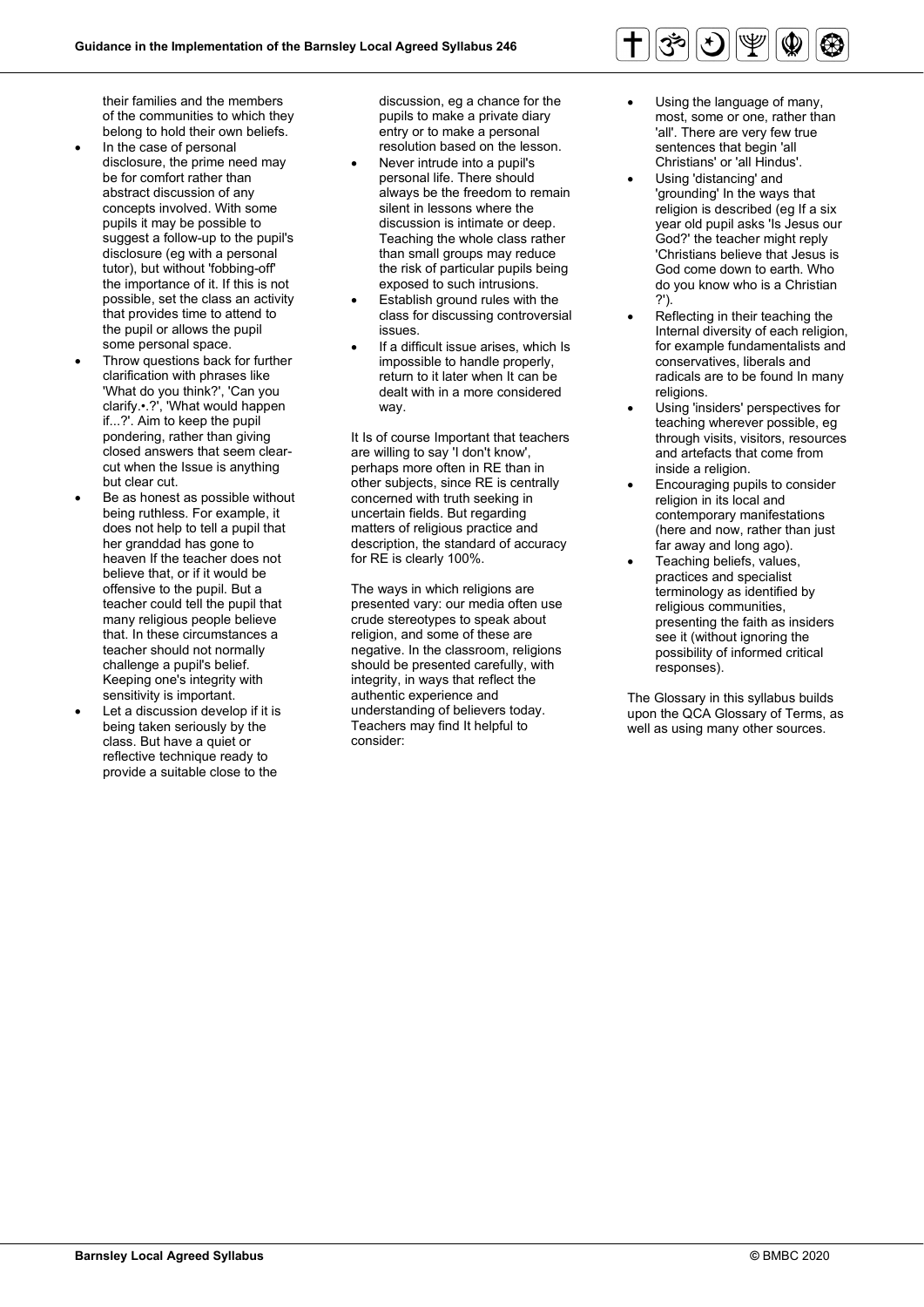

# 6.4 Teachers with Other Specialisms in Religious Education ('TWOS')

**This guidance paper seeks to offer religious education subject leaders some ideas about how to develop high standards among the teaching team for the subject, in both primary and secondary settings.**

Most teachers in primary schools who take religious education (RE) lessons are not specialists. Some primary schools approach RE as a whole staff, but no teacher has a specialism in the subject. In many RE departments in secondary schools, the long term national shortage of specialist RE teachers can be seen in the many teachers with other specialisms (TWOS) who take several lessons of RE. The evidence of Ofsted is that RE is more taught by TWOS than any other curriculum subject, with the exceptions of ICT and Citizenship (which as new subjects had no specialist teachers until relatively recently), It is common to find RE staffed even in larger secondary schools by a single specialist head of department and six, eight, ten or more other colleagues who have space on their timetable to fit in some RE classes. The huge growth of the GCSE short course RE courses in recent years has led to an increase in the use of TWOS.

### **Inspection evidence**

Given that the recruitment of enough well qualified RE specialists to cope with the expanding teaching, status and quality of the subject is a longterm goal, the short-term reality is that many thousands of pupils are taught RE by a geographer, historian or PE specialist. Ofsted's finding about this is:

*'Although most secondary schools have at least one RE specialist, most use some non-specialist teachers. While non-specialists can, with training and experience, become good RE teachers, inspectors frequently comment on the detrimental effect of using different staff each year to fill in' their timetables with RE lessons. It is important that non-specialists receive training, and that there is continuity in their deployment.' (HMSO, 1998, 161)*

There are, of course, many excellent and expert teachers of RE, both primary and secondary, who began their careers in other subject specialisms, but by experience, professional development and further study have become 'specialists' themselves.

#### **TWOS rather than 'non specialists'**

All teachers are specialists in their own subjects, and being a drama, English, science or technology teacher might enable someone to bring particular skills, strengths or capabilities to teaching RE.

It may be a common danger that the subject leader for RE looks at the timetable for the coming year, notes the fact that several people with other specialisms have been given RE lessons to teach, and thinks Immediately 'what can I get out of them?' It is crucial to building effective teams that the question of what the TWOS can get out of teaching RE should also be considered, because commitment and satisfaction in the work are two of the foundations of success. Many TWOS in RE are creative and imaginative teachers in their specialist discipline, but In RE admit to using only a more constrained range of 'safety first' teaching strategies because they are nervous or have no time to branch out.

#### **What do TWOS like about doing Religious Education? What do they need?**

Questionnaire research by the Professional Council for RE discovered useful perspectives on the issues of teaching RE beyond one's own specialism. It is interesting that every respondent can identify what they like about teaching RE and taken together these 'likes' suggest a rich and vigorous engagement with the subject by these 'non-specialists'. They include, for example, variety, challenge, the questioning approach of RE, life issues, the space for personal consideration, the relation of the subject to pupils' own experience, to good citizenship and the opportunity to broaden their own knowledge. They report that RE can be unexpectedly rewarding. Significantly, the most common response here has to do with the opportunities teachers find to continue developing their own values, beliefs and attitudes: it seems that where TWOS like RE they like it for the same reason as many pupils, that it provides opportunities to explore personal meaning and spirituality.

The confidence with which TWOS approach religious artefacts, assessment.or the handling of sensitive issues is important. It also applies to the setting of realistic but challenging targets. Teachers who are very familiar with national curriculum standards in their own subject find it hard to get a handle on what constitutes an appropriate response from pupils in RE.

#### **Directions for TWOS in Religious Education**

There seem to be four areas in which RE subject leaders might consider developing their strategy for working with TWOS. Given that TWOS will continue to teach RE in large numbers, how can all who teach RE be best enabled to secure quality in RE? Perhaps with reference to staff development, staff support, senior management action and monitoring, Here are some of the initial hypotheses of the TWOS project In each of these areas, which we hope will enable teachers to develop their own strategy in a focused way,

#### **1. Staff development strategies**

- Awareness raising. Many who tackle a single class or a couple of lessons of RE a week have no opportunity to think about what this part of their professional life requires. A starting point might be a staff RE team meeting once a term, and the first meeting might raise awareness.
- Skills and needs analysis. Research questionnaire approaches have given teachers a chance to say what they can do well, and what they need to be more effective. Many similar approaches could address this area. One key is in making links between RE and other subjects, the humanities, the expressive arts and so on.
- Finding and adopting rationale for RE. The need for a proper professional justification for RE teaching has been very often addressed by RE professionals, but not always by TWOS. There are many resources to help teachers to find a rationale, including some of the features developed in this syllabus.
- Developing a framework of understanding about religions in which to develop subject knowledge. This is particularly important in building confidence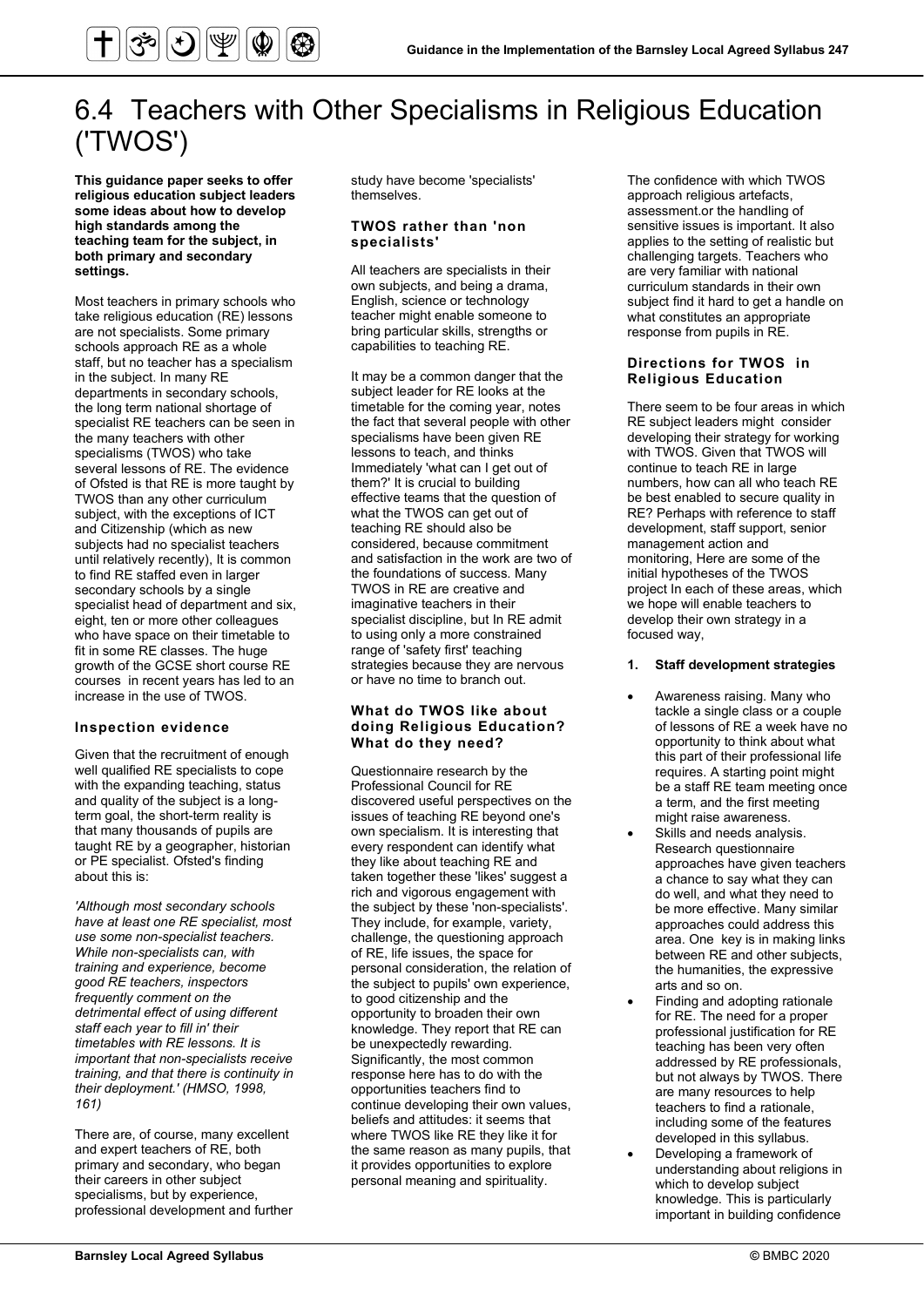

and dealing with 'commitment issues'.

- Accessing information and factual material to develop subject knowledge. From the huge Information pool, TWOS need to know where to begin, where to turn, and where to find help.
- App cation of a full range of teaching and learning skills to the RE curriculum. Safety first leads to weak RE. TWOS need to be supported in active learning, linking their best methodological and pedagogical skills from their specialism to what happens ln RE.
- Monitoring and mentoring. The value of supportive and positive observation, sharing of practice and learning activities, as well as more formal monitoring, is clear. Why shouldn't schools provide time for collaboration and observation here ?
- Team working is impossible without meetings, training opportunities and chances for professional development.
- Time for meetings, collaboration, preparation and review is a reasonable request from the RE subject leader wherever TWOS are used.

#### **2. Staff support strategies: teaching and learning in the classroom**

Resource based learning, in which pupils rely less on the

knowledge of their teacher, more on a bank of varied resources where information and ideas can be easily found.

- Active learning, in which the pupils' own insights, ideas, experience and knowledge are the basis for RE work, rather than seeing the teacher as a fount of knowledge.
- Team teaching, so that mutual observation and support can be structured in low key and nonthreatening ways.
- Using ICT, for example on a school intranet between classrooms, or to provide ready access to information and understandings in the TWOS RE classroom.
- A subject based culture of openness, encouragement and high expectations.

#### **3. Essential management support for TWOS in religious education**

- Continuity of deployment. It is bad practice to assign different TWOS to RE year after year. No school should be content with such unreasonable demands upon staff.
- Professional development. It would be reasonable to expect that all TWOS taking on some RE will be offered some professional development opportunities.
- Time for the team. Staff meetings which TWOS cannot

attend, because of main subject commitments are an inadequate response to the needs of RE team building.

Support for the subject leader. Time, professional development and financial resources will enable subject leaders to manage their teams of TWOS better.

#### **4. Monitoring**

- Reciprocal classroom observation between TWOS and RE subject specialists is a reasonable first step.
- Informal support and guidance is a lifeline to those 'thrown in at the deep end' of RE

### **Management Issues**

There are some common problems faced by TWOS in RE, some management strategies which enable effective RE from mixed teams and some support strategies which help teams to form and function effectively. In some ways, these strategies are quite simple and obvious, but they are not widely in place. If the situation of RE being taught by TWOS to very large numbers of pupils·is to continue, then it seems both reasonable and essential for school managers, subject leaders and TWOS to plan for continuity of deployment and appropriate support structures, including particularly Continuing Professional Development (CPD) opportunities and team time.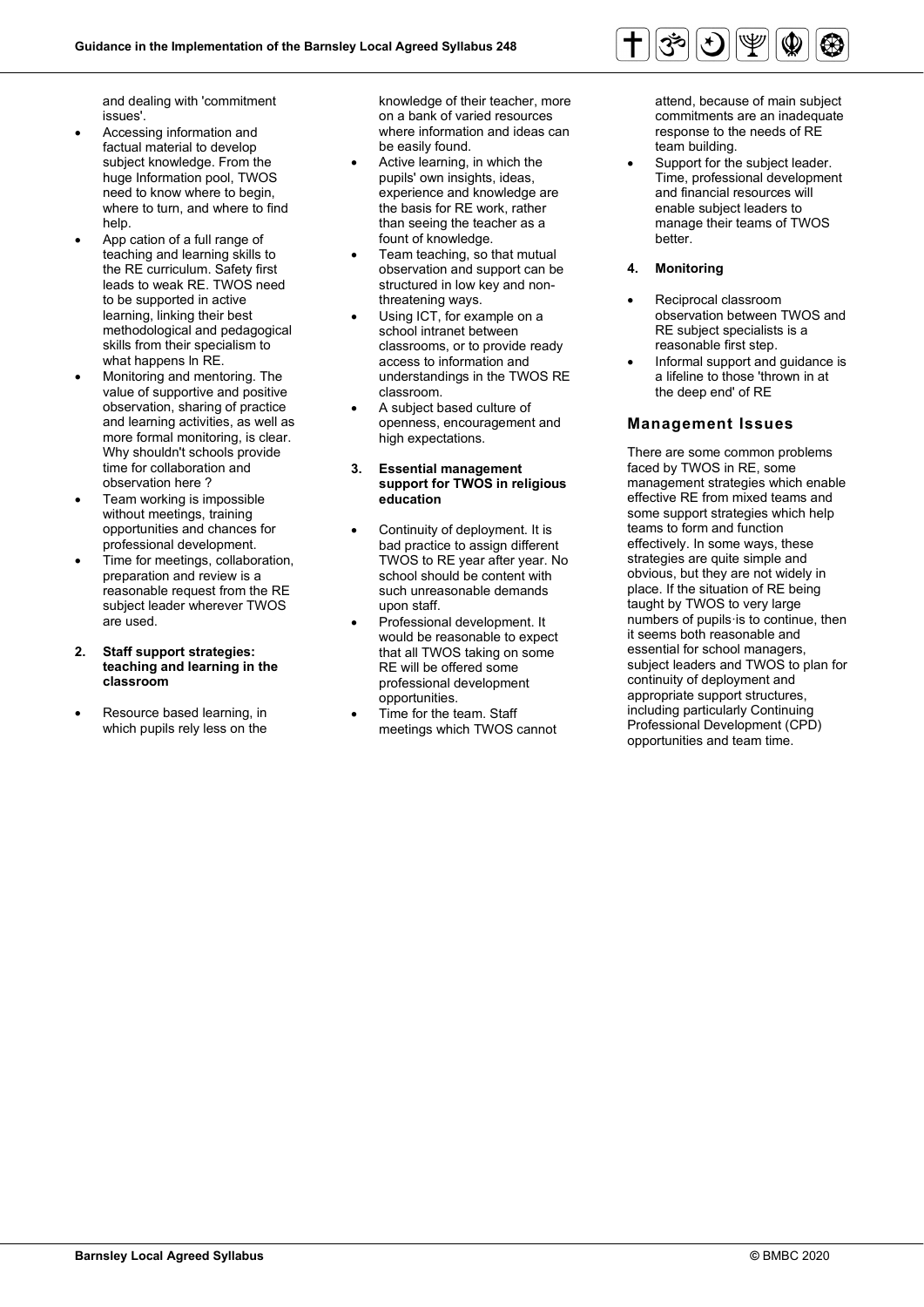

# 6.5 Management and Monitoring of Religious Education

The Role of the Subject Leader Religious Education (RE) is taught by many teachers, and most schools recognise that the appointment of a subject leader is basic to good practice. The Agreed Syllabus Conference takes this view: in primary and secondary schools alike, quality in RE is dependent upon the quality of subject leadership. This is an issue for governors and school managers.

This brief section does not give complete guidance to the subject leader about their role. Teachers should consult the Teacher Training Agency's 'Standards for Subject Leaders' and the joint publication by PCfRE, AREAIC and CULRE 'Standards for Subject Leaders in Religious Education'.

## **Policy**

It is good practice for schools to appoint a subject leader for RE, and to agree a policy for RE. Many schools have a link governor for RE. Many schools may wish to review their policy as they Implement this Local Agreed Syllabus (LAS). We have included a sample policy for RE in a primary school in the guidance and support materials for the LAS. The syllabus is broad and flexible, so school policy should state clearly how the staff and governors wish to implement their RE curriculum in their own context.

# **Monitoring**

In the primary school, the RE subject leader can support and guide colleagues through an active monitoring role. It is appropriate for RE subject leaders to ask:

- Is there a planned programme of RE for each class, in accordance with the syllabus?
- Is the curriculum time for RE at or above the minimum time endorsed by the syllabus (this can be taken over a term, year and key stage)?
- Are resources for RE adequate and used appropriately. Are resources varied, accurate and authentic?
- Does the taught programme of RE address the key questions from the syllabus appropriately?
- Is there a suitable balance between the attainment targets? (AT1: Learning about religion, AT2: Learning from religion).
- Do teachers have clear objectives and set high expectations in RE (this will be informed by the eight level scale in the LAS)?
- Are high standards of attainment In RE promoted through high expectations of pupil progress and a challenging RE curriculum for all pupils?
- Are RE lessons well structured?
- Are teaching and learning in RE suitably paced?
- Is there a suitable proportion of direct teaching in RE, with resources used effectively to model methods?
- Does whole class work, discussion and questioning enable all pupils to make progress and take part?
- In what ways does the teaching provide opportunities for the spiritual, moral, social and cultural development of pupils?
- Are opportunities for spiritual, moral, social and cultural

development identified and developed for all the pupils?

- Is group work well organised for learning in RE?
- Is RE teaching providing varied opportunities for pupils to develop ideas, arguments, thoughtful reflections and questions of their own?
- Are support staff deployed effectively to support learning In RE?
- Do pupils with a variety of special needs, including the more able pupils, make appropriate progress in RE?

### **Observation of Teaching and Leaming in Religious Education**

Teachers find observation of RE teaching both challenging and reassuring. Subject leaders may wish to take a lead in being observed: this is good practice. Professional approaches to RE will make space for all teachers to be observed, and to benefit from team working. A key purpose of this monitoring is to build confidence among staff in setting good standards in RE.

A programme of observation is often most effective if It runs alongside opportunities for continuing professional development (CPD), and if the focus is clear, on for example a particular religion, or on learning from religion, or on skills of reflection. In observing RE teaching, subject leaders may find the observation sheet gives focus to their monitoring and to staff development issues.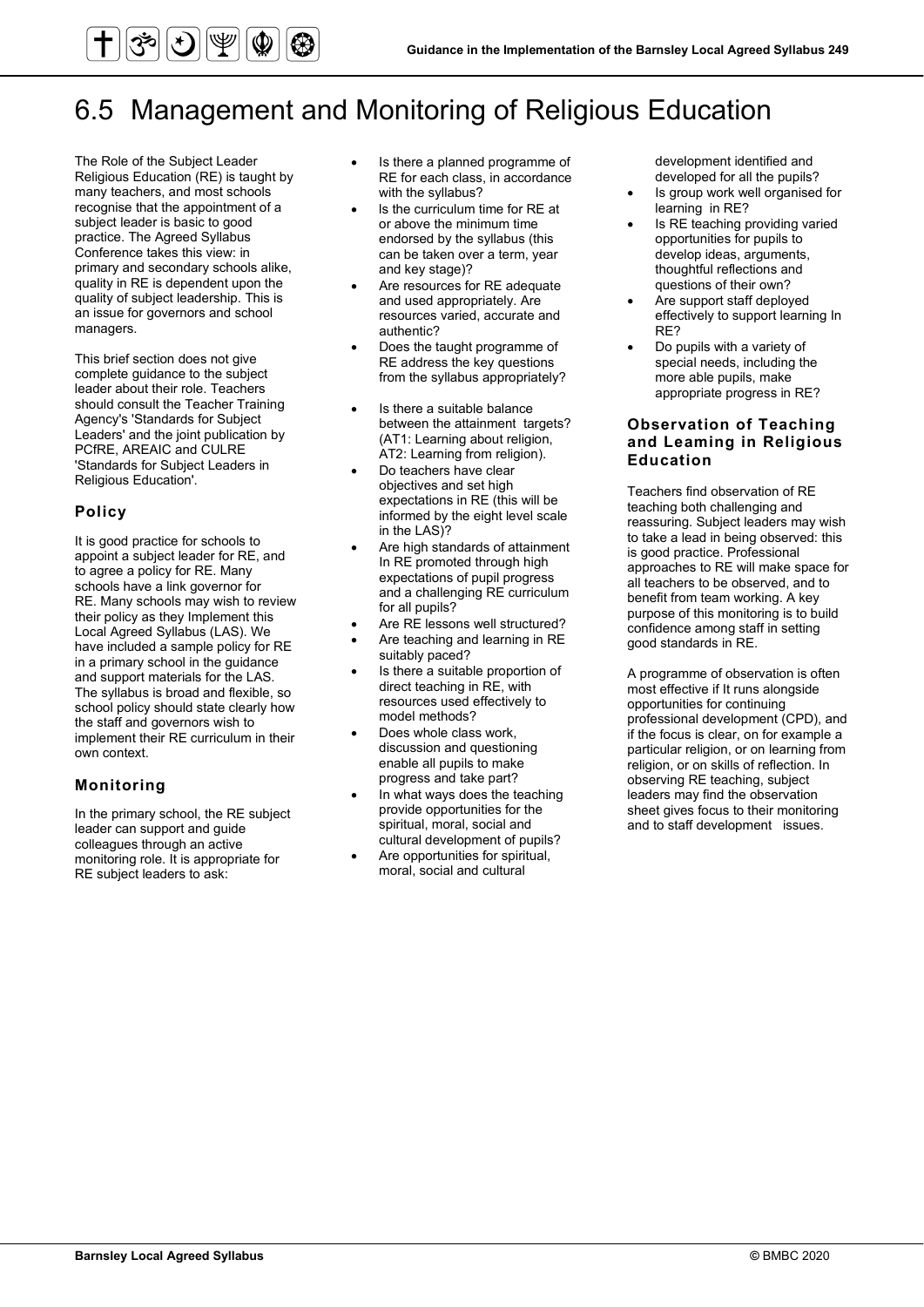

# RE Monitoring: Discussion Sheet

| Issue or question being addressed:                                                                                                                                                 | <b>Observer's Commentary</b> |
|------------------------------------------------------------------------------------------------------------------------------------------------------------------------------------|------------------------------|
| What were the aims of the RE lesson?                                                                                                                                               |                              |
| How were the aims shared with the pupils?                                                                                                                                          |                              |
| What was expected of the pupils? Were expectations<br>challenging? Were they appropriately focused on RE objectives?                                                               |                              |
| What was the structure of the lesson and the learning tasks set by<br>the teacher? Did the tasks enable learning about and from<br>religions?                                      |                              |
| What resources were available? Did teaching make good use of<br>resources for religious learning?                                                                                  |                              |
| In what ways did the teaching provide opportunities for the<br>spiritual, moral, social and cultural development of pupils?                                                        |                              |
| What was the balance between direct teaching and the tasks<br>pupils worked on?                                                                                                    |                              |
| What religious concepts and vocabulary were being taught and<br>/ or reinforced?                                                                                                   |                              |
| In what ways did questioning develop pupils' religious<br>understanding? How did pupils respond, especially to open<br>questioning?                                                |                              |
| What strategies were used to match work to pupils' needs (group<br>work, differentiated resources or progressively graded tasks,<br>individual work)?                              |                              |
| Did children have opportunities to respond for themselves, reflect<br>on Ideas and questions, relate religion to their own experience,<br>learn from religion? Was this effective? |                              |
| How did the lesson conclude? Was learning made explicit by<br>pupils themselves? Could they say what they had learned?                                                             |                              |
| Was the deployment of any support staff effective?                                                                                                                                 |                              |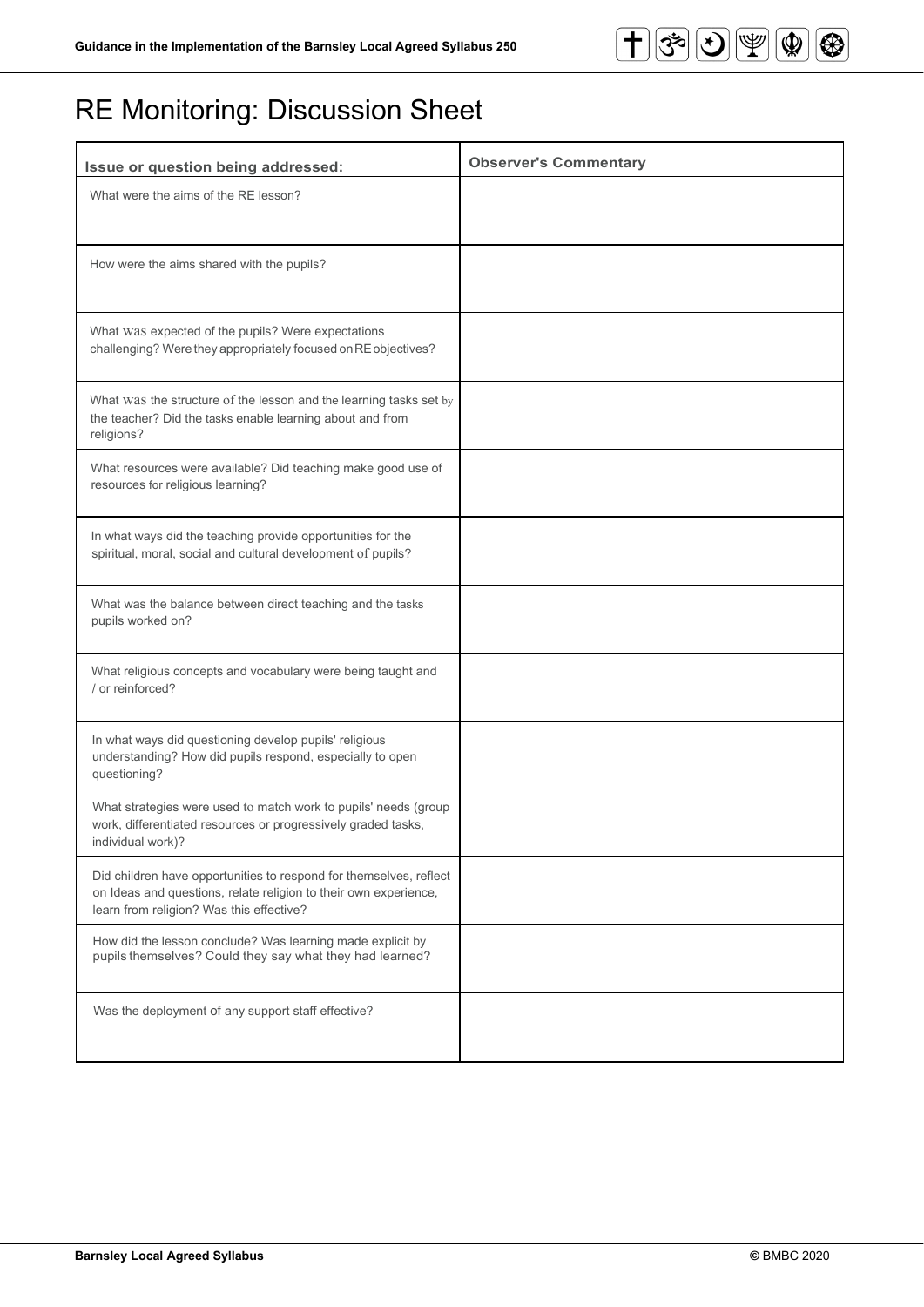

# 6.6 Sample Religious Education Policy for a Primary School

This policy has been adopted by the Governors in consultation with the religious education (RE) subject leader and teaching staff. It was approved by Governors on and will be reviewed on

## **The Aims of Religious Education at \_\_\_\_\_\_\_\_\_ School**

 $\overline{\phantom{a}}$ 

RE at \_\_\_\_\_\_\_\_\_ School will be provided in line with the legal requirements. These are that:

- "All schools must provide religious education and daily acts of collective worship as set out in the legislation for Local Authority-maintained schools and funding agreements for academies and free schools." ('RE and collective worship in academies and free schools.' 18 December 2012).
- The basic curriculum will include provision for religious education for all pupils on the school roll.
- The content of RF shall reflect the fact that religious traditions in Great Britain are in the main Christian, while taking account of the teaching and practices of the other principal religious traditions represented in Great Britain.
- The RE which is provided shall be in accordance with the Barnsley Local Agreed Syllabus (LAS) 2020.

Within the framework of the law and the Agreed Syllabus, our aims in RE are:

- To enable each child to explore our shared human experience and the questions of meaning and purpose which arise from our experiences
- To enable pupils to know about and understand the beliefs and practices of some of the great religions of the world, particularly those represented in Barnsley and Great Britain. Among these religions, Christianity has a particular place, and is taught each year of the primary phase.
- To promote respect, sensitivity and cultural awareness by teaching about the religions represented in the region and the country.
- To affirm each child in his/her own family tradition, religious or secular.
- To provide children with opportunities for spiritual, moral social and cultural development.
- To develop the ability of pupils to think about, and develop for themselves, beliefs and values by which they can live through studying concepts like celebration, the sacred, authority, religious belief and lifestyle, and through exploring the fundamental questions of life.

# **Context**

The context of RE at School is that of a small /large/rural/urban primary school serving children in the age range \_\_\_\_\_\_\_\_\_ We work to the Barnsley LAS 2020.

We recognise the variety of religious and non-religious backgrounds from which our pupils come. We welcome the diversity, and we intend to be sensitive to the home background of each child. We are glad to have the active support of members of local faith communities in RE and in general.

We recognise the inter-relationship between pupils' spiritual, moral, social and cultural development, and the leading role which the RE curriculum plays in some of these areas.

## **Time Allocation**

The Barnsley SACRE recommends a minimum of 36 hours per year for RE at Key Stage 1, and 45 hours per year at Key Stage 2, a recommendation endorsed by the Barnsley LAS 2020. The time allocated at be \_\_\_\_ hours per year at Key Stage<br>1 and bours per year at Key hours per year at Key Stage 2. RE curriculum time does not include assembly or collective worship, even where the assembly provides a starting point for curricular work.

## **Scheme of Work**

A detailed scheme of work is available for teachers and other interested people alongside this policy. It has been written in the light of the LAS and also refers to current publications eg 'Religious education in English schools: Non-statutory guidance' - DCSF 2010 (last updated 2018); 'Community cohesion in action' - QCDA 2010; 'Religion and Worldviews: the way forward' – CORE 2018. RE will be based

around termly themes in Reception and Key Stage One, where<br>Christianity and \_\_\_\_\_\_\_\_\_\_ Christianity and \_\_\_\_\_\_\_\_\_ will be the major religions studied. At Key Stage Two pupils will learn about Christianity throughout the key stage, and will also have major learning opportunities with regard to two other<br>religions, \_\_\_\_\_\_\_\_\_\_\_ in years 3 and religions, \_\_\_\_\_\_\_\_\_\_\_ in years 3 and<br>4. and \_\_\_\_\_\_\_\_\_ in years 5 and 6.  $\frac{1}{\pi}$  years 5 and 6. Where a staff training need can be identified, funding through the school's Continuing Professional Development (CPD) programme can be obtained upon request to the Head Teacher.

## **Teaching and Learning Styles**

Our policy seeks to use in RE, art, drama, talking activities, visits, posters, photos, videos, display work and other active learning strategies. Cross-curricular work is encouraged, in line with whole school policy on teaching and learning.

### **Resources**

RE resources are stored in each key stage base and should be returned after use in tidy order! Staff are invited to suggest gaps in the resources for future spending.

## **Visits to places of worship**

We are able to visit two different Christian churches in the immediate vicinity of the school, where clergy or other members of the church community are willing to meet with children and be involved in RE. We shall aim to use this valuable resource for all classes. We also intend to enable children at Key Stage Two to visit a place of worship from one of the other major religious traditions while studying a unit on 'religion in the neighbourhood.'

## **Matching Work to Pupils' Needs**

Whole school policy with regard to special needs and differentiation applies to RE: teachers should be alert to the fact that some children have a special and deep experience of a religion through family practice. This of course may not relate to their genuine educational 'ability.'